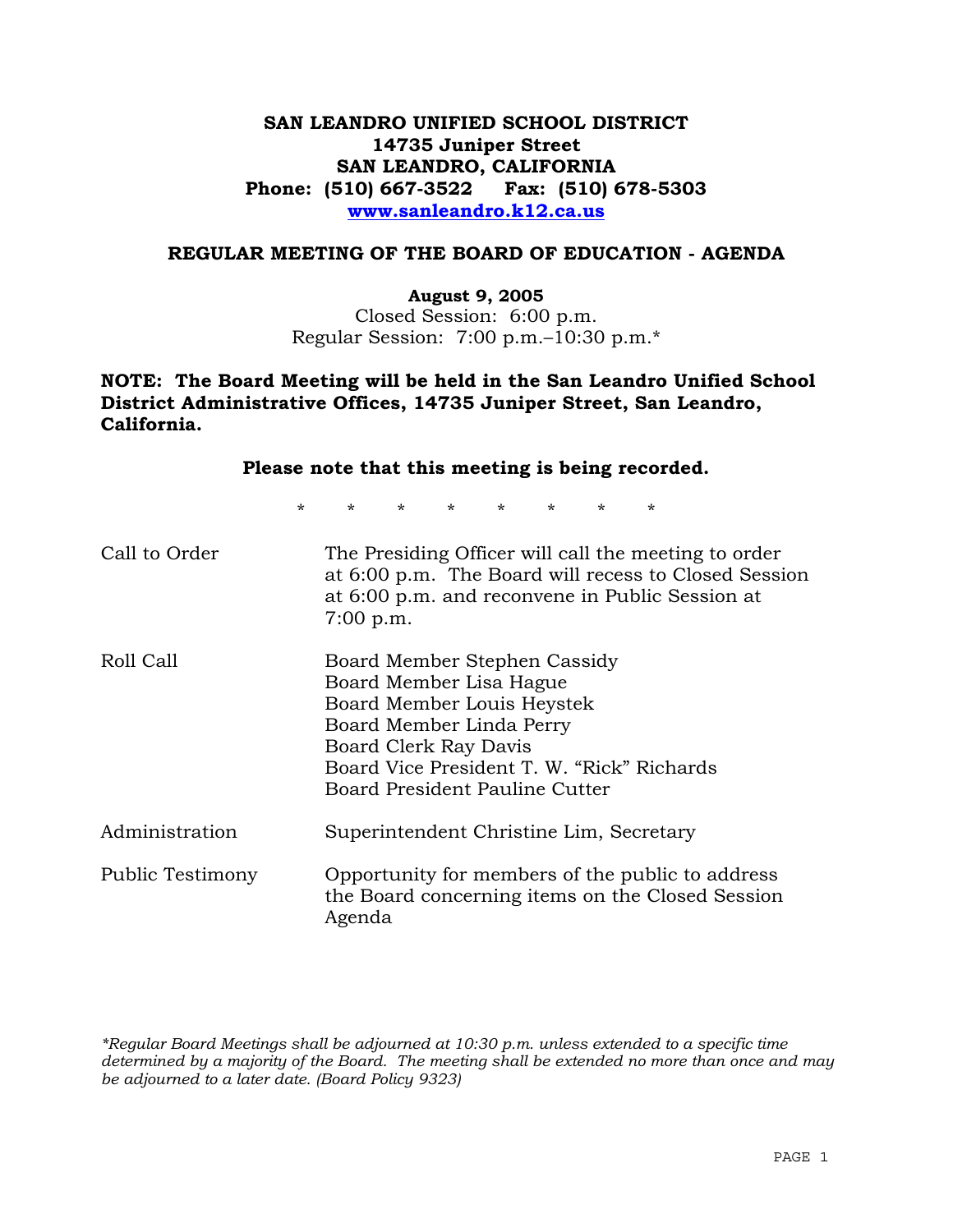Prior to the Public Session, the Board will meet in Closed Session pursuant to Education Code Sections 35146 and 48918(c); and Government Code Sections 54957, 54957.6, and 54956.9(b)

- a) Student Expulsions
- b) Public Employee Performance Evaluation, Title: Superintendent
- c) Public Employee Appointment Title: Assistant Superintendent, Educational Services

| Report Closed<br>Session Action | Motion Second Vote ________                                                                                                                                                                                                                                                                                                                                                                                                                                              |  |                                                                                                                                                                                                                                                                                                                                                                                                                                                                                                                                            |
|---------------------------------|--------------------------------------------------------------------------------------------------------------------------------------------------------------------------------------------------------------------------------------------------------------------------------------------------------------------------------------------------------------------------------------------------------------------------------------------------------------------------|--|--------------------------------------------------------------------------------------------------------------------------------------------------------------------------------------------------------------------------------------------------------------------------------------------------------------------------------------------------------------------------------------------------------------------------------------------------------------------------------------------------------------------------------------------|
| Pledge of Allegiance            |                                                                                                                                                                                                                                                                                                                                                                                                                                                                          |  |                                                                                                                                                                                                                                                                                                                                                                                                                                                                                                                                            |
| Approve Agenda                  | Motion __________ Second ___________ Vote _________                                                                                                                                                                                                                                                                                                                                                                                                                      |  | Approve the Regular Meeting Agenda of August 9, 2005                                                                                                                                                                                                                                                                                                                                                                                                                                                                                       |
| Legal Statement                 | Members of the audience who wish to address the<br>Board are asked to complete the yellow card available at<br>the entrance and submit it to the Board's Administrative<br>Assistant. Speakers who have completed the card will be<br>called when the item is reached on the agenda or, for<br>non-agenda items, during the Public Testimony. Cards<br>are to be turned in before the item is reached on the<br>agenda. Please note that this meeting is being recorded. |  |                                                                                                                                                                                                                                                                                                                                                                                                                                                                                                                                            |
|                                 | 54954.2(a)                                                                                                                                                                                                                                                                                                                                                                                                                                                               |  | State law prohibits the Board of Education from taking<br>any action on or discussing items that are not on the<br>posted agenda except to A) briefly respond to statements<br>made or questions posed by the public in attendance; B)<br>ask questions for clarification; C) provide a reference to a<br>staff member or other resource for factual information in<br>response to the inquiry; or D) ask a staff member to<br>report back on the matter at the next meeting and/or put<br>it on a future agenda. (Government Code Section |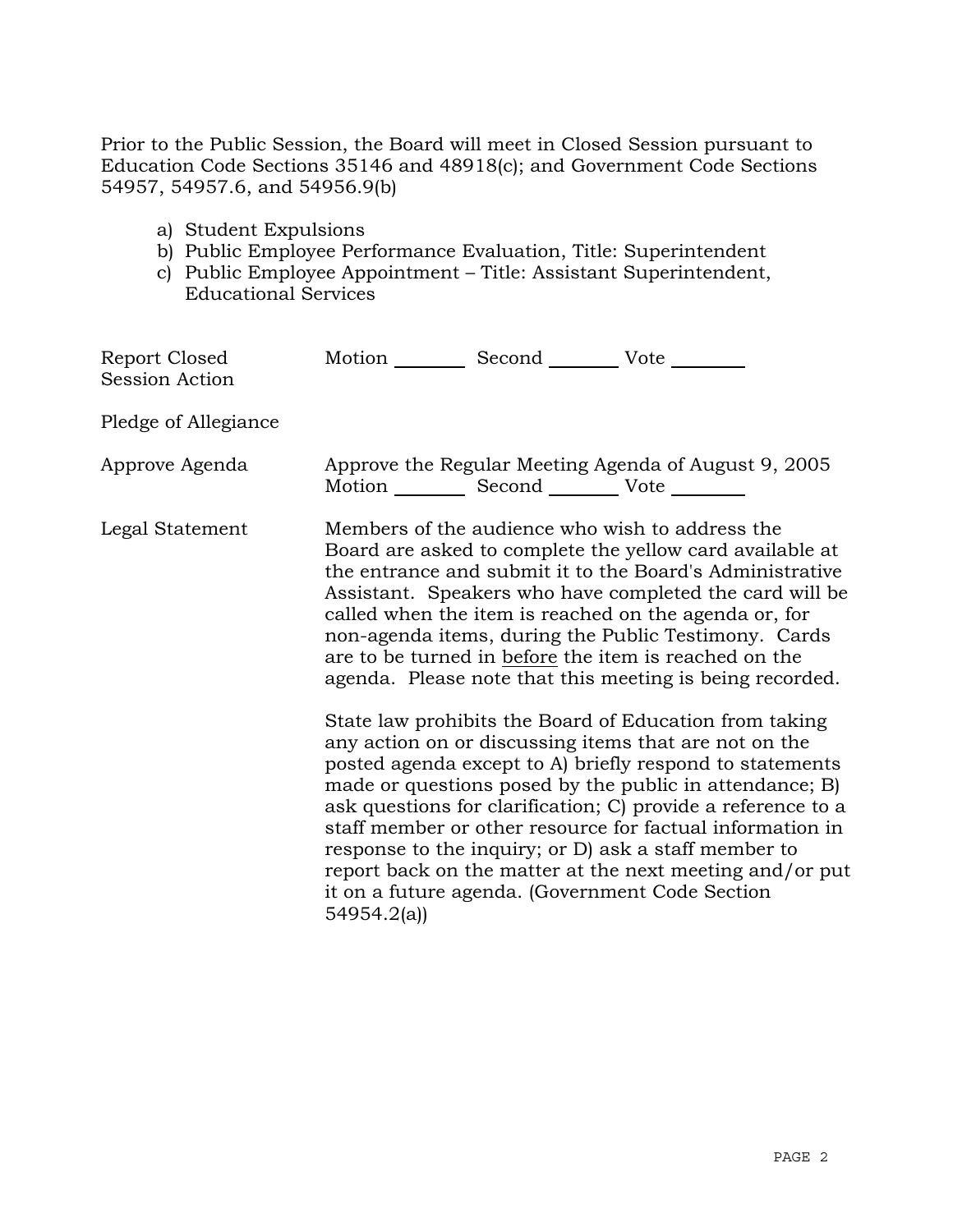## **PRESENTATIONS**

\* Assistant Superintendent of Business Services Leon Glaster will present a PowerPoint presentation on the School Services of California School Finance and Management Conference 2005-06.

## **PUBLIC TESTIMONY ON NON-AGENDA ITEMS**

**REPORTS** Correspondence Superintendent's Report Board Committee Reports

- Communication
- Finance

Board Representatives' Report

• Eden Area Regional Occupational Program

## **CONSENT ITEMS**

These items are considered routine and may be enacted by a single motion. At the request of any member of the Board, any item on the consent agenda shall be removed and given individual consideration for action as a regular agenda item.

### General Services

| $1.1 - C$<br>Approval of Board<br>Minutes $-$ July 6, 2005 | <b>Staff Recommendation:</b><br>Approve the minutes of the regular board meeting<br>held on July 6, 2005.<br>Motion Second Vote |
|------------------------------------------------------------|---------------------------------------------------------------------------------------------------------------------------------|
| $1.2-C$                                                    | <b>Staff Recommendation:</b>                                                                                                    |
| Approval of Board                                          | Approve the minutes of the regular board meeting                                                                                |
| Minutes – July 20,                                         | held on July 20, 2005.                                                                                                          |
| 2005                                                       | Motion _______ Second _________ Vote _______                                                                                    |
| Human Resources                                            |                                                                                                                                 |
| $2.1-C$                                                    | Staff Recommendation:                                                                                                           |
| Acceptance of                                              | Accept Personnel Report as submitted.                                                                                           |
| Personnel Report                                           | Motion Second Vote                                                                                                              |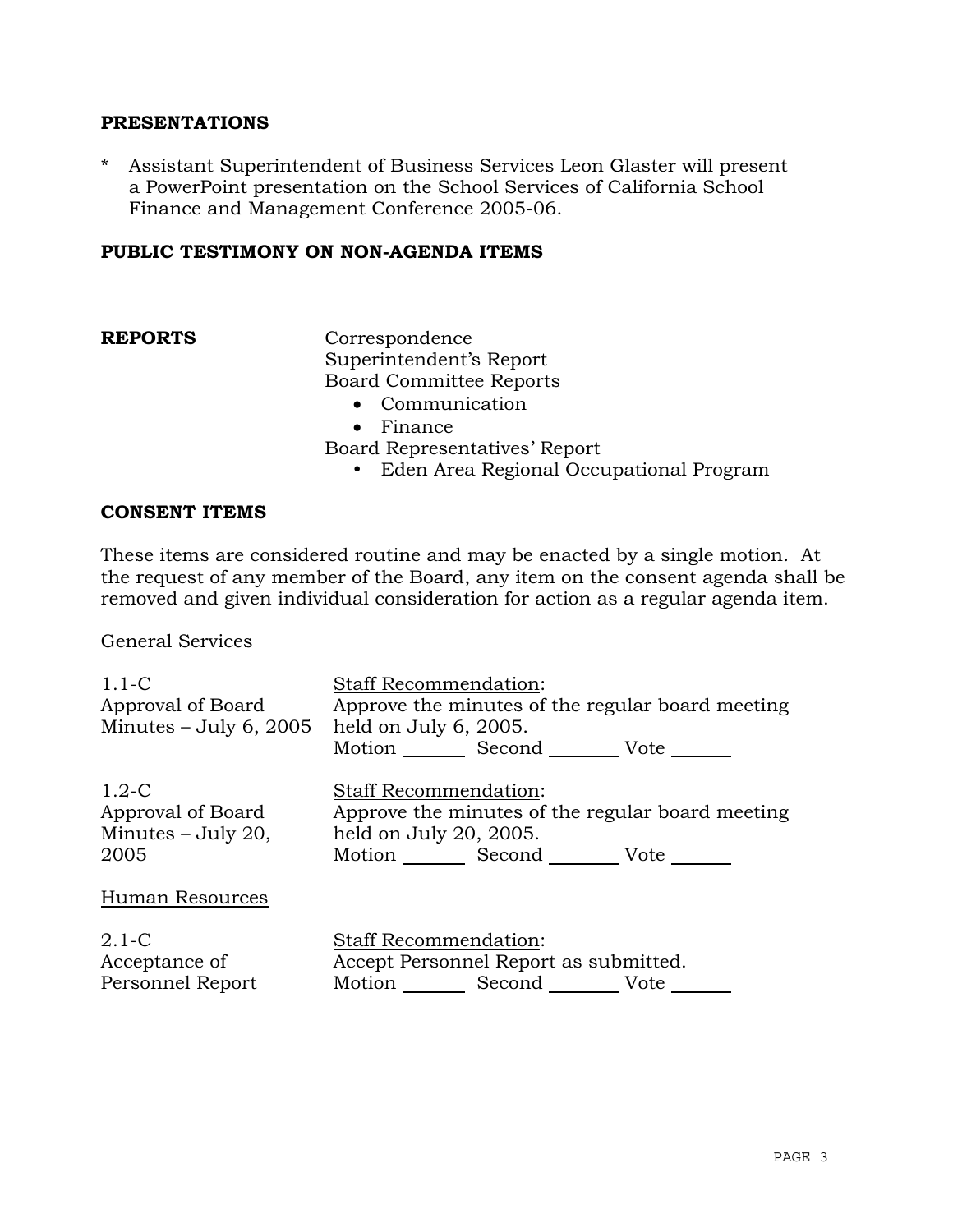# Educational Services

3.1-C

| Acceptance of<br>Donations                  | Approve the acceptance of gifts to the District as<br>follows:                                                                                                                                                                                                                                                                                                                                     |
|---------------------------------------------|----------------------------------------------------------------------------------------------------------------------------------------------------------------------------------------------------------------------------------------------------------------------------------------------------------------------------------------------------------------------------------------------------|
|                                             | Roosevelt Elementary School<br>• \$120 from Danice Desaulniers through the<br>Wells Fargo Matching Employee Program<br>\$90 donated anonymously through the PG&E<br>$\bullet$<br>Campaign for Community<br>\$96 from Alfred Perio through the PG&E<br>$\bullet$<br>Campaign for Community<br>\$123.01 from Albertson's School Program<br>$\bullet$<br>3 car seats from Mr. & Mrs. Zee<br>$\bullet$ |
|                                             | San Leandro High School<br>2 desk chairs, 20 guest chairs and 1 vertical<br>file from Gilberto Rodriguez                                                                                                                                                                                                                                                                                           |
|                                             | Special Education<br>Epson Stylus color printer, HP LaserJet<br>printer, NEC monitor, 2 power strips, and a<br>Pentium II tower from Steve and Sandy Way<br>IBM Think Pad with cord and AC adapter from<br>Lawanda Anderson<br>Various computers, monitors, printers, and<br>$\bullet$<br>accessories from Stan and Kathy Decker                                                                   |
|                                             | San Leandro District Office<br>New Samsung 14" flat screen color TV from<br>Councilmember Joyce Starosciak<br>\$3,695 from Wells Fargo's "Team Up for<br>$\bullet$<br>Schools" campaign (San Leandro branch) to<br>help support the local schools.<br>Dell 17" monitor from Kent Winger<br>Motion<br>Second Vote                                                                                   |
| $3.2 - C$<br>Non-Public School<br>Contracts | <b>Staff Recommendation:</b><br>Approve the Non-Public School Contracts for<br>Special Education Students.                                                                                                                                                                                                                                                                                         |

Staff Recommendation:

Motion \_\_\_\_\_\_\_\_\_ Second \_\_\_\_\_\_\_\_\_ Vote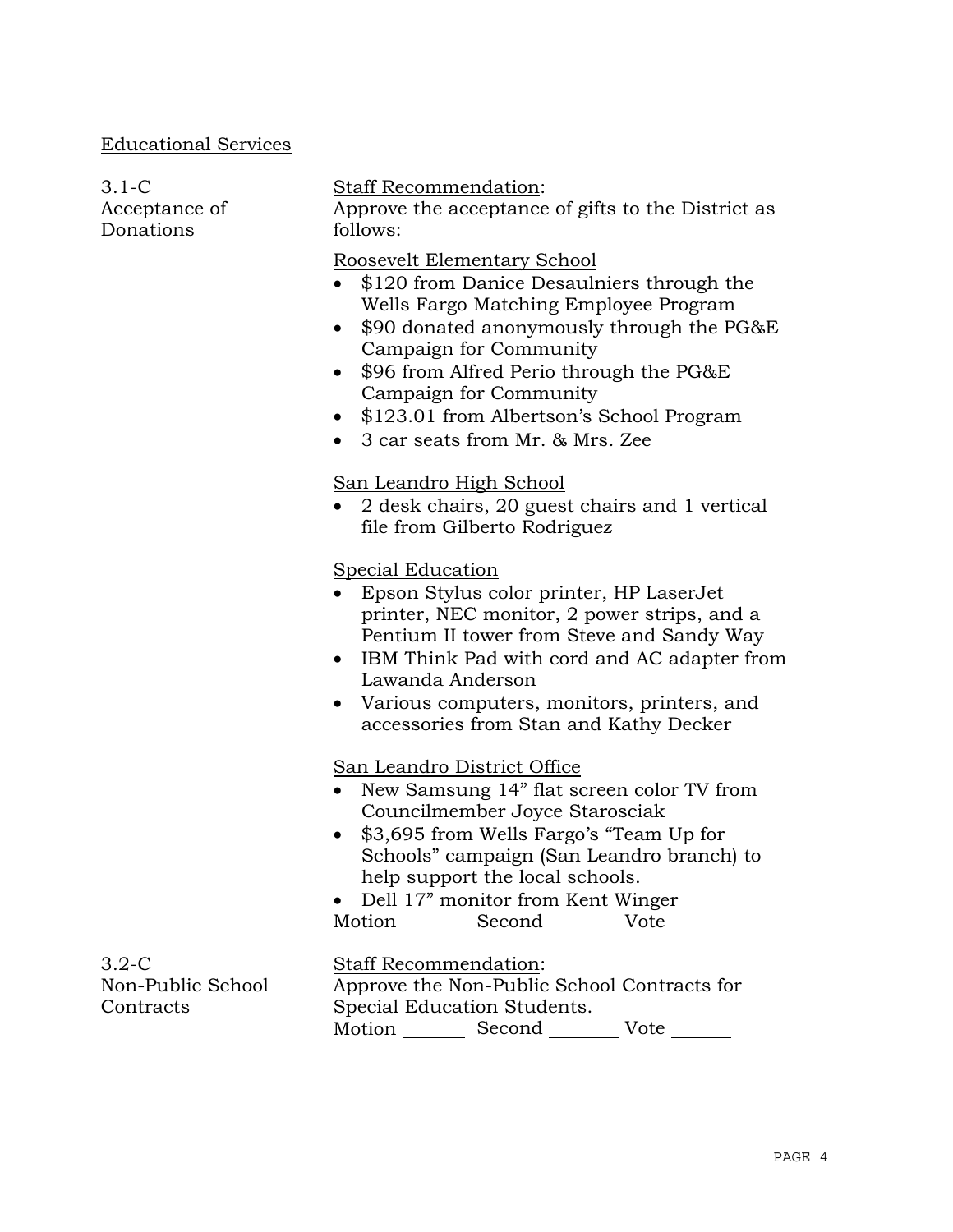| $3.3 - C$<br>Outdated Instructional<br>Materials                 | <b>Staff Recommendation:</b><br>supplemental instructional materials and non-<br>adopted publisher materials.<br>Motion _________ Second __________ Vote _______                                                                                                                                                             |                                       | Approve to discard outdated adopted primary and     |
|------------------------------------------------------------------|------------------------------------------------------------------------------------------------------------------------------------------------------------------------------------------------------------------------------------------------------------------------------------------------------------------------------|---------------------------------------|-----------------------------------------------------|
| $3.4 - C$<br>Recommendation for<br>Readmission from<br>Expulsion | Staff Recommendation:<br>Approve the recommendation of the Director of<br>Student Support Services for readmission from<br>expulsion for the following students who have<br>satisfactorily completed the terms of their<br>comprehensive program.                                                                            |                                       | rehabilitation plan and are eligible to return to a |
|                                                                  | E58-02/03                                                                                                                                                                                                                                                                                                                    | E06-04/05                             | E20-04/05                                           |
|                                                                  | E15-03/04                                                                                                                                                                                                                                                                                                                    | E08-04/05                             | E22-04/05                                           |
|                                                                  | E22-03/04                                                                                                                                                                                                                                                                                                                    | E09-04/05                             | E24-04/05                                           |
|                                                                  | E30-03/04                                                                                                                                                                                                                                                                                                                    | E10-04/05                             | E25-04/05                                           |
|                                                                  | E33-03/04                                                                                                                                                                                                                                                                                                                    | E12-04/05                             | E27-04/05                                           |
|                                                                  | E34-03/04                                                                                                                                                                                                                                                                                                                    | E14-04/05                             | E28-04/05                                           |
|                                                                  | E52-03/04                                                                                                                                                                                                                                                                                                                    | E15-04/05                             | E46-04/05                                           |
|                                                                  | E01-04/05                                                                                                                                                                                                                                                                                                                    | E16-04/05                             |                                                     |
|                                                                  | E05-04/05                                                                                                                                                                                                                                                                                                                    | E18-04/05                             |                                                     |
|                                                                  | Motion _________ Second __________ Vote _______                                                                                                                                                                                                                                                                              |                                       |                                                     |
| $3.5-C$<br>Recommendation for<br>Termination of<br>Expulsion     | Staff Recommendation:<br>Approve the recommendation of the Director of<br>Student Support Services for termination of<br>expulsion for the following students who are at<br>least 18 years of age and have had 4 or more<br>years to complete this high school education.<br>Motion _________ Second __________ Vote _______ | $E40-01/02$<br>E03-03/04<br>E05-03/04 |                                                     |
|                                                                  |                                                                                                                                                                                                                                                                                                                              |                                       |                                                     |
| $3.6-C$                                                          | Staff Recommendation:                                                                                                                                                                                                                                                                                                        |                                       |                                                     |
| Recommendation for                                               | Approve the recommendation of the Director of                                                                                                                                                                                                                                                                                |                                       |                                                     |

Continuation of Expulsion

Student Support Services for continuation of expulsion for the following students who have failed to meet the conditions of their expulsion.

| E75-00/01   | E50-02/03 | E53-03/04 |
|-------------|-----------|-----------|
| E64-01/02   | E52-02/03 | E03-04/05 |
| $E01-02/03$ | E11-03/04 | E17-04/05 |
| E36-02/03   | E18-03/04 |           |
| E42-02/03   | E37-03/04 |           |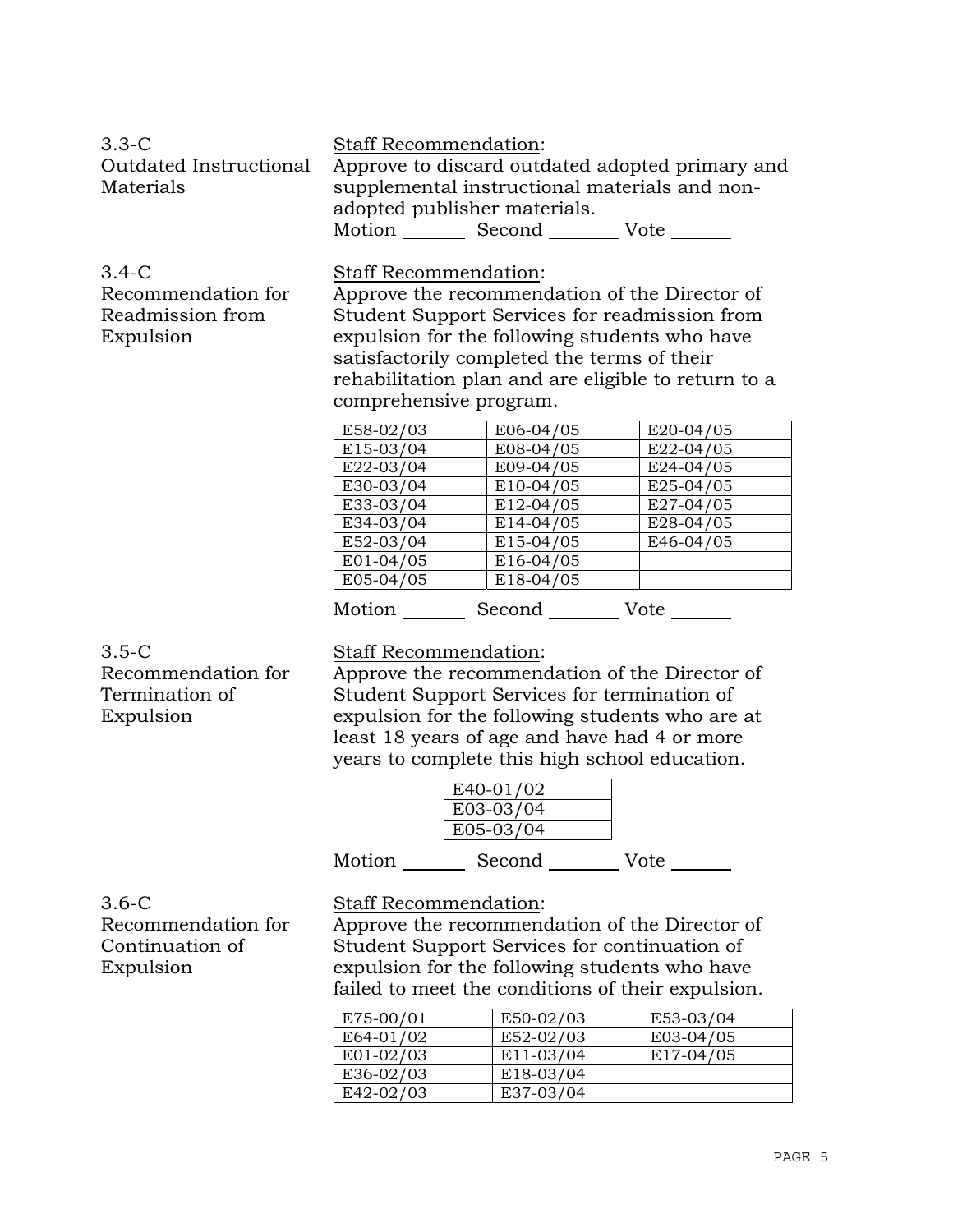|                                                                                                                                            | Motion Second Vote                                                                                                                                                                                                                     |  |  |  |
|--------------------------------------------------------------------------------------------------------------------------------------------|----------------------------------------------------------------------------------------------------------------------------------------------------------------------------------------------------------------------------------------|--|--|--|
| Business, Operations and Facilities                                                                                                        |                                                                                                                                                                                                                                        |  |  |  |
| $4.1-C$<br>Bid Package No. 05-06,<br>Roosevelt Library<br>Media Center                                                                     | Staff Recommendation:<br>Approve the public contract Bid Package No. 05-<br>06, Roosevelt Library Media Center, for Coulter<br>Construction, Inc.<br>Motion _________ Second __________ Vote _______                                   |  |  |  |
| $4.2 - C$<br>Bid Package No. 05-13,<br>Jefferson Casework                                                                                  | Staff Recommendation:<br>Approve the public contract Bid Package No.05-<br>06, Jefferson Casework, for Coulter Construction,<br>Inc.<br>Motion _________ Second __________ Vote _______                                                |  |  |  |
| $4.3 - C$<br>Notice of Completion –<br>Health & Safety<br>Retrofit Modernizations<br>at Six (6) Elementary<br>Schools                      | Staff Recommendation:<br>Approve the Notice of Completion for the Health &<br>Safety Retrofit Modernizations at Six (6)<br>Elementary Schools, Bid Package No. 03-05.<br>Motion _________ Second __________ Vote _______               |  |  |  |
| $4.4 - C$<br>Change Order #01,<br><b>AMS.NET Madison</b><br>Renovation and<br><b>Technology Project</b>                                    | Staff Recommendation:<br>Approve Change Order #01, AMS.NET Madison<br>Renovation and Technology Project.<br>Motion _________ Second ___________ Vote _______                                                                           |  |  |  |
| $4.5 - C$<br>Change Order #02, Site<br>Improvements to John<br>Muir Middle School                                                          | Staff Recommendation:<br>Approve Change Order #02 for McGuire & Hester<br>Construction Co., for site improvements to John<br>Muir Middle School Project, Bid Package No. 05-<br>01.<br>Motion _________ Second __________ Vote _______ |  |  |  |
| $4.6 - C$<br>New Bank Account for<br><b>Food Services</b><br>Department,<br>Installation of Safes at<br>Sites and Cash<br>Receipts Pickups | Staff Recommendation:<br>Approve the installation of drop box safes at all<br>sites and contract for secured pickups, and<br>change bank relationship to U.S. Bank.<br>Motion Second Vote ______                                       |  |  |  |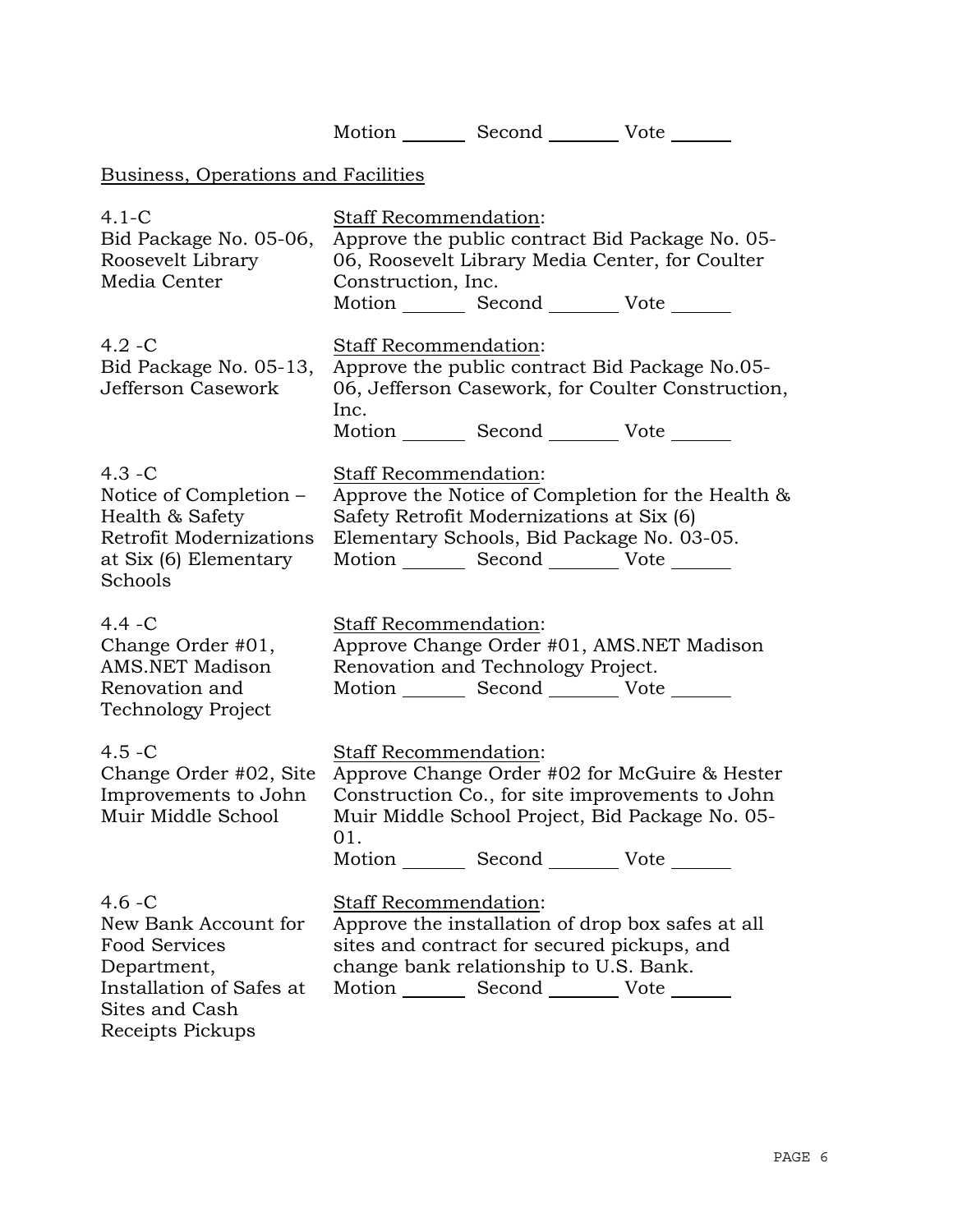# **CONFERENCE**

These items are submitted for advance planning and to assist the Board in establishing future agenda items. The Board may, however, take action on the following:

## Human Resources

| $2.1 - CF$                 | <b>Staff Recommendation:</b> |        |                                                   |
|----------------------------|------------------------------|--------|---------------------------------------------------|
| <b>Food Services</b>       |                              |        | The Board will discuss and consider approving     |
| <b>Supervisor Position</b> |                              |        | the Food Services Supervisor position and the     |
| and Reclassification of    |                              |        | reclassification of the Account Technician from a |
| Account Technician         | range $38$ to $40$ .         |        |                                                   |
|                            | Motion                       | Second | Vote                                              |

# Business, Operations and Facilities

| $4.1-CF$                     | <b>Staff Recommendation:</b>                  |
|------------------------------|-----------------------------------------------|
| Williams Lawsuit             | The Board will discuss and consider approving |
| <b>Facilities Conditions</b> | the Williams Lawsuit Facilities Conditions    |
| <b>Quarterly Report</b>      | Quarterly Report from April – June 2005.      |
|                              | Motion<br>Second<br>Vote                      |

## **INFORMATION**

# Business, Operations and Facilities

| 4.1-L | <b>Staff Recommendation:</b>                                   |
|-------|----------------------------------------------------------------|
|       | Miscellaneous Receipts Miscellaneous receipts in the amount of |
|       | \$891,922.28 have been deposited in the Treasury               |
|       | of Alameda County.                                             |

# **ADDITIONAL SUGGESTIONS AND COMMENTS FROM BOARD MEMBERS**